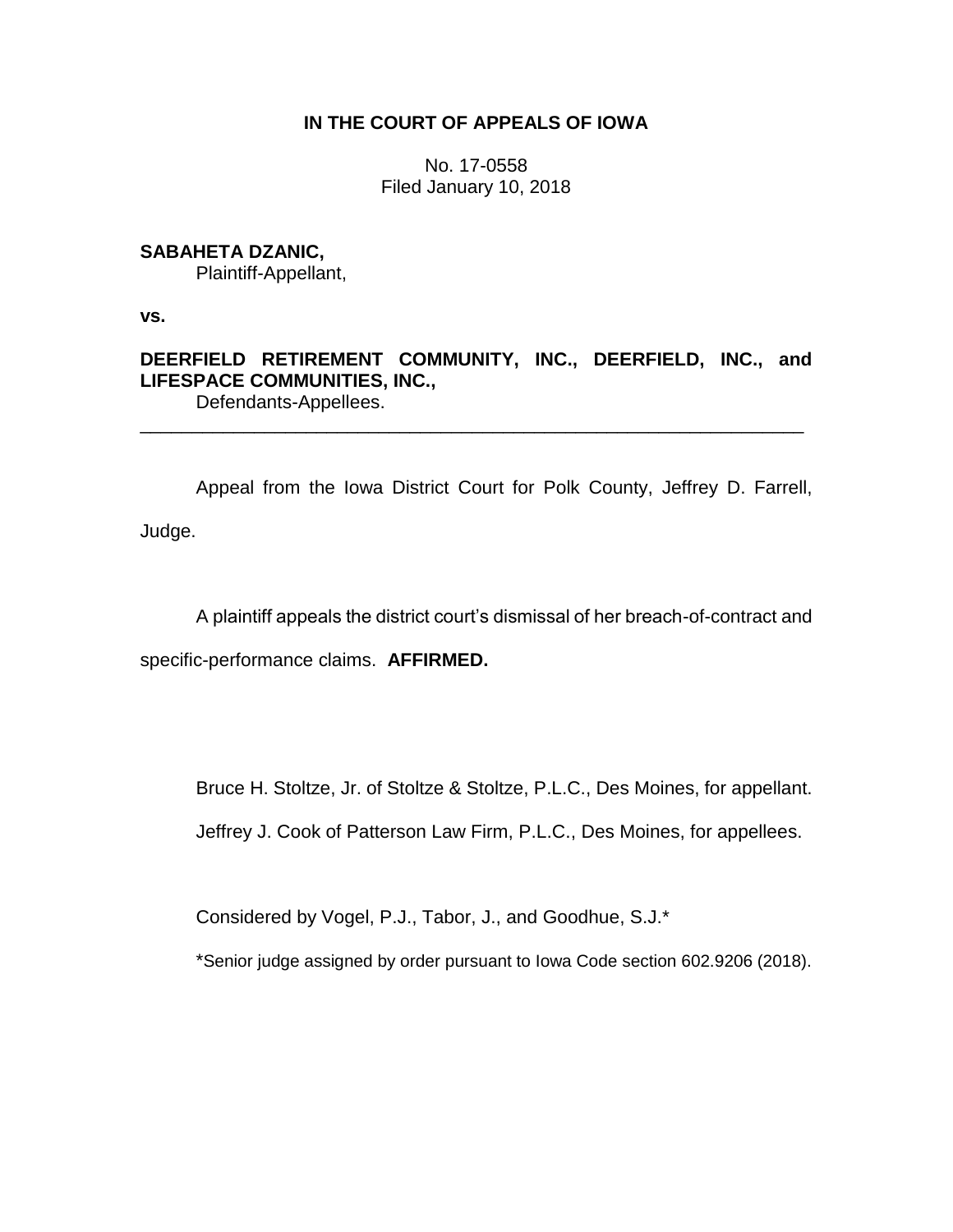## **VOGEL, Presiding Judge.**

 $\overline{a}$ 

Sabaheta Dzanic and Deerfield Retirement Community, Inc., Deerfield, Inc., and Lifespace Communities, Inc. (Deerfield) entered into a comprehensive settlement agreement in relation to Dzanic's workers' compensation claim and subsequent termination. Pursuant to the settlement agreement, Deerfield provided Dzanic with her full personnel file in exchange for the release of any claims she could make against Deerfield. Although her attorney reviewed the file prior to Dzanic signing the settlement agreement, Dzanic claims one document, entitled "Saba Behavior" was absent from the file. Dzanic sued Deerfield, alleging breach of contract and requesting specific performance. After a bench trial, the district court found no breach of contract and dismissed Dzanic's claims.<sup>1</sup> Dzanic appeals.

Dzanic claims Deerfield breached the settlement agreement because it did not produce her full personnel file. Dzanic testified the alleged missing document contained notes compiled by her supervisor describing Dzanic's behavior at work, notably when she arrived and whether she was happy following her work-related injury. However, Dzanic admitted she had never read the document but only briefly saw a reference to such notes on her supervisor's computer. Dzanic did not call her supervisor to testify about the alleged document, and Deerfield's current human resources director testified there is no record of a "Saba Behavior" document in her personnel file, if it ever existed. The director further testified no

 $1$  Our scope of review in this action is for the correction of errors at law. Iowa R. App. P. 6.907.